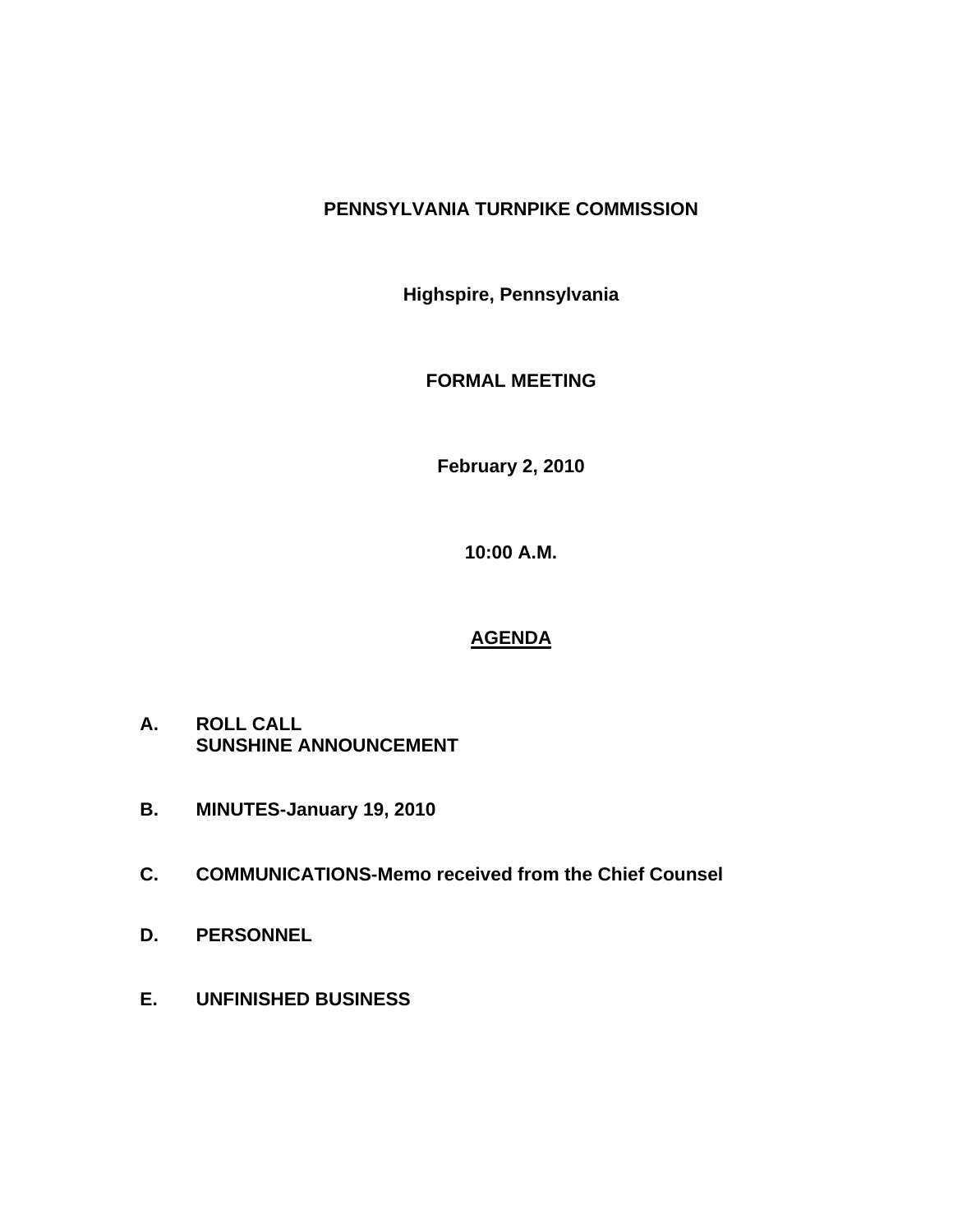- **1. Adopt the Resolution ratifying the reinvestments, liquidations and purchases of securities with available cash, as described in the memo from the Investment Analyst dated January 21, 2010.**
- **2. Approve the negotiation and execution of the amendments and the agreement for the items listed in memos "a" through "c":** 
	- **a. Amendment to our agreement with AAA East Central, for E-ZPass distribution in their branch offices; exercising our option to extend the agreement for an additional five (5) years, with an option for 2 five year renewals;**
	- **b. Agreement with Enerwise Global Technologies for enrollment in their electricity curtailment services program;**
	- **c. Amendment to our agreement with ACS State & Local Solutions Inc., for maintenance and support of the Findlay Connector Toll System; to extend the agreement for an additional two (2) year period, with a notto-exceed amount of \$350,000.00 per year.**
- **3. Approve the Right-of-Way Requests for the items listed in memos "a" through "l":** 
	- **a. Authorize the acquisition of Right-of-Way #17934, a total take parcel, necessary for construction of the Southern Beltway, by issuing a check in the amount of \$356,949.00, payable to Coon and Company, Escrow Agent; representing fair market value, prorated taxes and recording fees; authorize the appropriate Commission officials to execute the agreement of sale, authorize the payment of additional statutory damages as calculated by the Legal Department and approved by the Chief Executive Officer, and payment of the fair market value to the property owners is contingent upon their delivery of a deed prepared by the Legal Department;**
	- **b. Authorize the acquisition of Right-of-Way #17901, a total take parcel, necessary for construction of the Southern Beltway, by issuing a check in the amount of \$180,643.56, payable to Coon and Company, Escrow Agent; representing fair market value, prorated taxes, recording fees and Section 710 damages; authorize the appropriate Commission officials to execute the agreement of sale, authorize the payment of additional statutory damages as calculated by the Legal Department and approved by the Chief Executive Officer, and payment of the fair market value to the property owners is contingent upon their delivery of a deed prepared by the Legal Department;**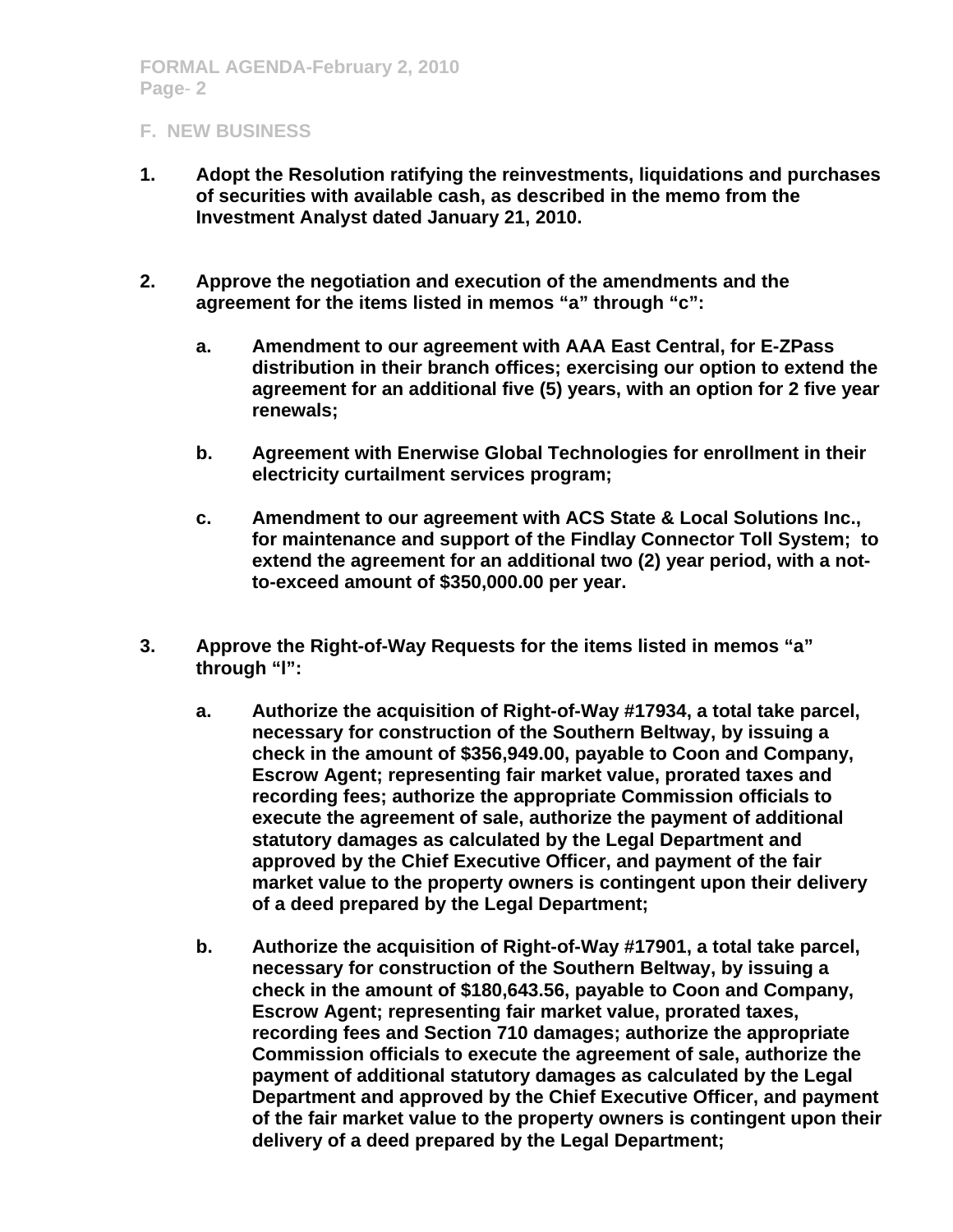- **c. Authorize the acquisition of Right-of-Way #17955, a total take parcel, necessary for construction of the Southern Beltway, by issuing a check in the amount of \$173,260.28, payable to Coon and Company, Escrow Agent; representing fair market value, prorated taxes, recording fees and Section 710 damages; authorize the appropriate Commission officials to execute the agreement of sale, authorize the payment of additional statutory damages as calculated by the Legal Department and approved by the Chief Executive Officer, and payment of the fair market value to the property owners is contingent upon their delivery of a deed prepared by the Legal Department;**
- **d. Authorize the acquisition of Right-of-Way #14137, a total take parcel, necessary for construction of the Southern Beltway, by issuing a check in the amount of \$285,236.31, payable to Coon and Company, Escrow Agent; representing fair market value, prorated taxes, recording fees and Section 710 damages; authorize the appropriate Commission officials to execute the agreement of sale, authorize the payment of additional statutory damages as calculated by the Legal Department and approved by the Chief Executive Officer, and payment of the fair market value to the property owners is contingent upon their delivery of a deed prepared by the Legal Department;**
- **e. Authorize the acquisition of Right-of-Way #17527, a total take parcel, necessary for construction of the Southern Beltway, by issuing a check in the amount of \$326,124.40, payable to Coon and Company, Escrow Agent; representing fair market value, prorated taxes and recording fees; authorize the appropriate Commission officials to execute the agreement of sale, authorize the payment of additional statutory damages as calculated by the Legal Department and approved by the Chief Executive Officer, and payment of the fair market value to the property owners is contingent upon their delivery of a deed prepared by the Legal Department;**
- **f. Authorize the acquisition of Right-of-Way #17297, a total take parcel, necessary for construction of the Southern Beltway, by issuing a check in the amount of \$145,863.28, payable to Coon and Company, Escrow Agent; representing fair market value, prorated taxes and recording fees; authorize the appropriate Commission officials to execute the agreement of sale, authorize the payment of additional statutory damages as calculated by the Legal Department and approved by the Chief Executive Officer, and payment of the fair market value to the property owner is contingent upon her delivery of a deed prepared by the Legal Department;**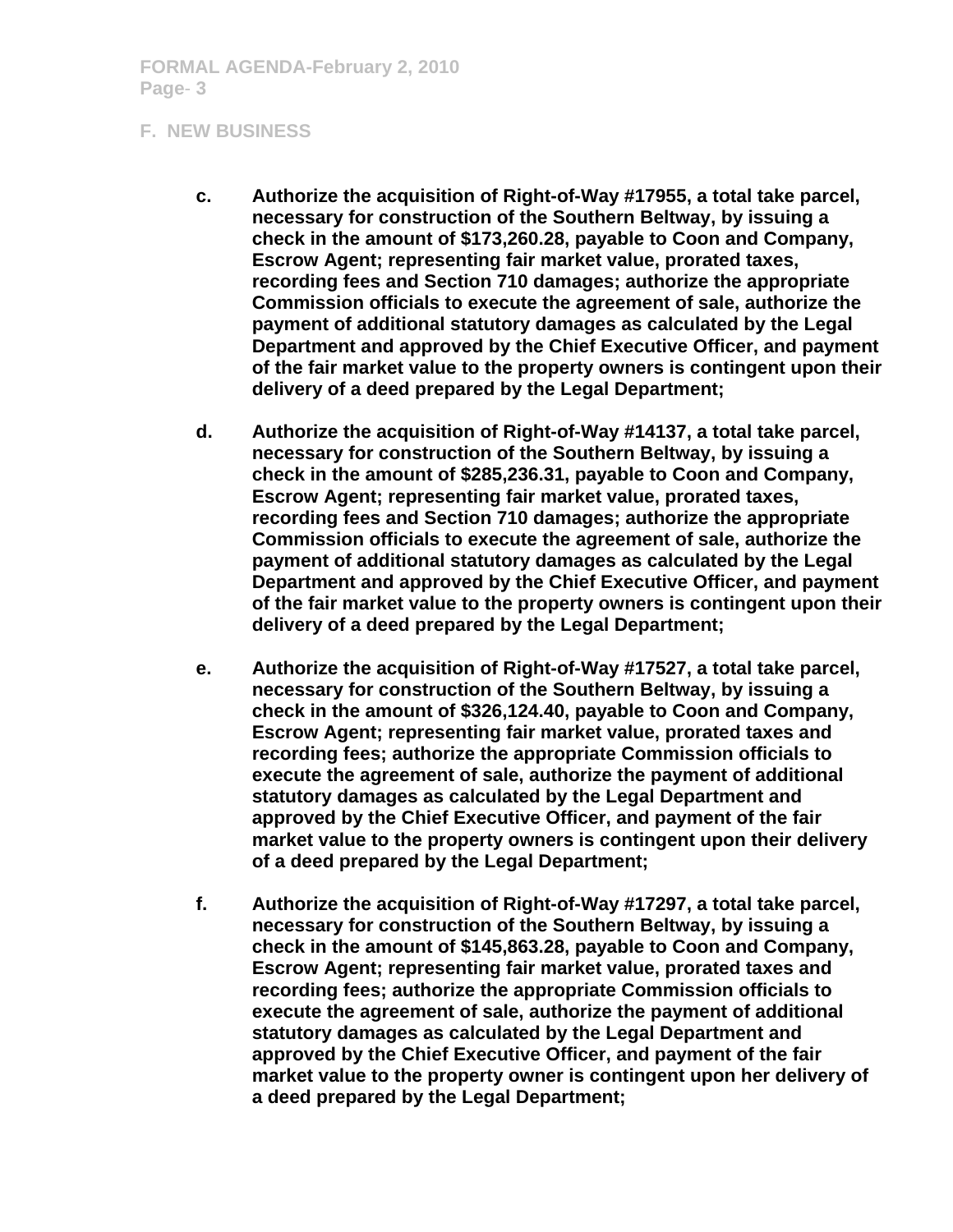- **g. Authorize the acquisition of Right-of-Way #14142, a total take parcel, necessary for construction of the Southern Beltway, by issuing a check in the amount of \$453,878.73, payable to Coon and Company, Escrow Agent; representing fair market value, prorated taxes, recording fees and Section 710 damages; authorize the appropriate Commission officials to execute the agreement of sale, authorize the payment of additional statutory damages as calculated by the Legal Department and approved by the Chief Executive Officer, and payment of the fair market value to the property owner is contingent upon his delivery of a deed prepared by the Legal Department;**
- **h. Adopt the proposed Property Acquisition Resolution for Right-of-Way #6441-A, a total take parcel, necessary for the total reconstruction project from MP A20.00 to MP A30.00; authorize payment of Estimated Just Compensation in the amount of \$280,000.00 payable to Stevens & Lee, P.C., Escrow Agent; and authorize payment of statutory damages and costs as calculated by the Legal Department and approved by the Chief Executive Officer;**
- **i. Authorize the acquisition of Right-of-Way #3134-A, a partial take parcel, necessary for the total reconstruction project from MP 199.00 to MP 227.00, by issuing a check in the amount of \$3,958.50, payable to Darryl L. Souders; representing fair market value and prorated taxes; authorize the appropriate Commission officials to execute the agreement of sale, authorize the payment of additional statutory damages as calculated by the Legal Department and approved by the Chief Executive Officer, and payment of the fair market value to the property owner is contingent upon his delivery of a deed prepared by the Legal Department;**
- **j. Authorize the settlement of Right-of-Way #7159-A, a total take parcel, necessary for construction of the I-95 Interchange project, previously approved at the May 20, 2009 Commission Meeting (Item G-3e), by issuing a settlement check in the amount of \$50,000.00, payable to Buckley, Brion, McGuire, Morris & Sommer, LLP, Escrow Agent; authorize the appropriate Commission officials to execute the Settlement and Release Agreement, and payment of the settlement fund to the property owners is contingent upon their execution of the full and final Settlement and Release Agreement as approved by the Legal Department;**
- **k. Authorize the acquisition of Right-of-Way #17666, a total take parcel, necessary for construction of the Southern Beltway, by issuing a check in the amount of \$348,241.94, payable to Coon and Company, Escrow Agent; representing fair market value, prorated taxes, recording fees and Section 710 damages; authorize the appropriate**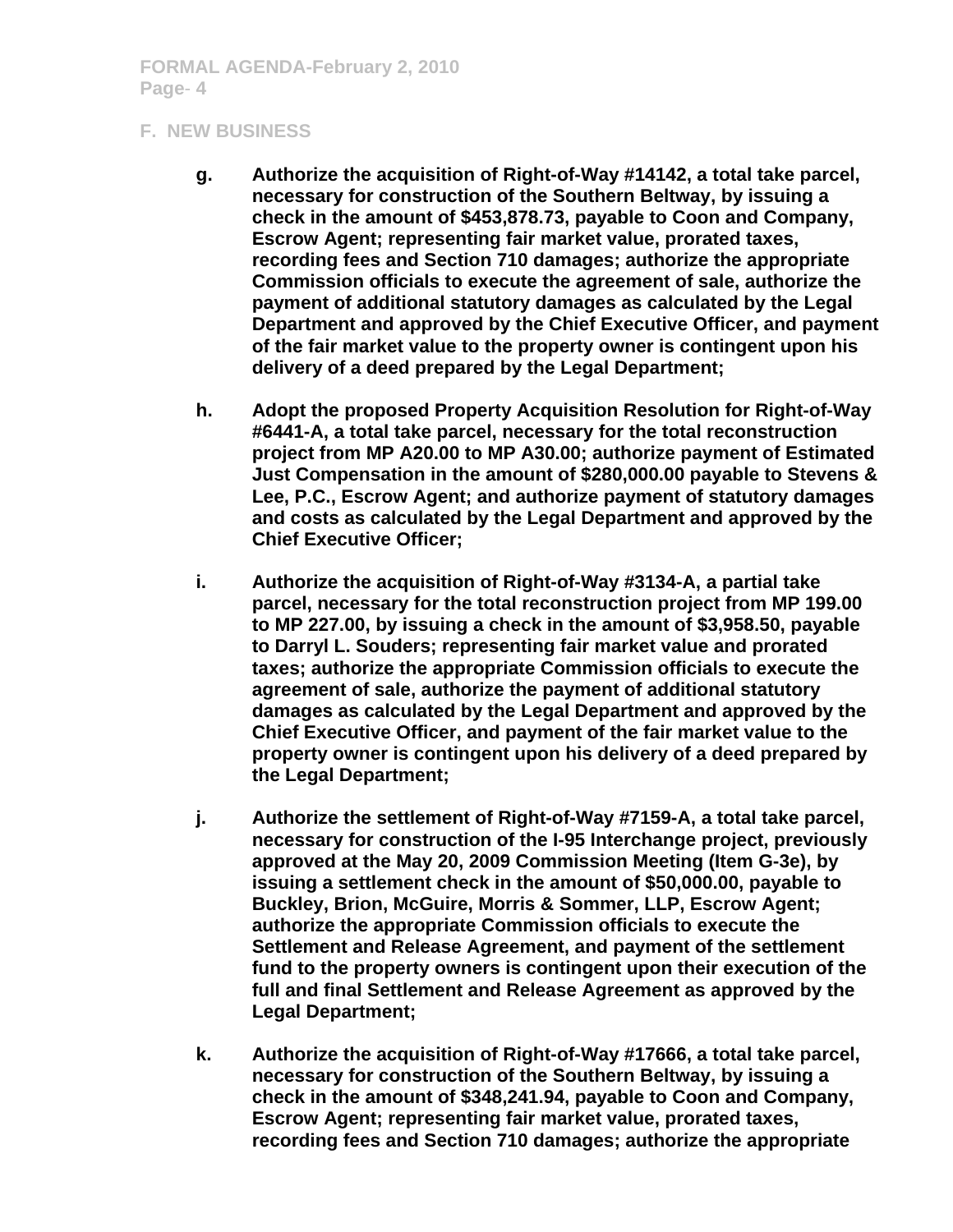**Commission officials to execute the agreement of sale, authorize the payment of additional statutory damages as calculated by the Legal Department and approved by the Chief Executive Officer, and payment of the fair market value to the property owners is contingent upon their delivery of a deed prepared by the Legal Department;** 

- **l. Authorize the acquisition of Right-of-Way #17925, a total take parcel, necessary for construction of the Southern Beltway, by issuing a check in the amount of \$50,331.78, payable to Coon and Company, Escrow Agent; representing fair market value, prorated taxes and recording fees; authorize the appropriate Commission officials to execute the agreement of sale, authorize the payment of additional statutory damages as calculated by the Legal Department and approved by the Chief Executive Officer, and payment of the fair market value to the property owners is contingent upon their delivery of a deed prepared by the Legal Department.**
- **4. Approve the Award of Contracts for the items listed in memos "a" through "c":** 
	- **a. Contract #EN-00088-03-05, for roadway and miscellaneous repairs between MP 0.00 and MP 75.39, Turnpike 60, 66 and 43, to the lowest responsive and responsible bidder, Lindy Paving, Inc., at a total award of \$750,000.00;**
	- **b. Contract #EN-00088-03-06, for roadway and miscellaneous repairs between MP 179.44 and MP 241.87, to the lowest responsive and responsible bidder, Valley Quarries, Inc., at a total award of \$1,000,000.00;**
	- **c. Contract #EN-00088-03-07, for roadway and miscellaneous repairs between MP 298.33 and MP 358.11, to the lowest responsive and responsible bidder, Glasgow, Inc., at a total award of \$2,500,000.00.**
- **5. Approve the Award of Bids, a Change Order and the Issuance of Purchase Orders for the items listed in memos "a" through "e":** 
	- **a. HP blade servers for the data center upgrade project, utilizing the Commonwealth's contract with ePlus Technology, Inc.; at a total award of \$227,324.00;**
	- **b. Stop Loss Insurance, exercising our option to renew for an additional year, with Buckingham Insurance Services, Inc.; at an award of \$450,000.00;**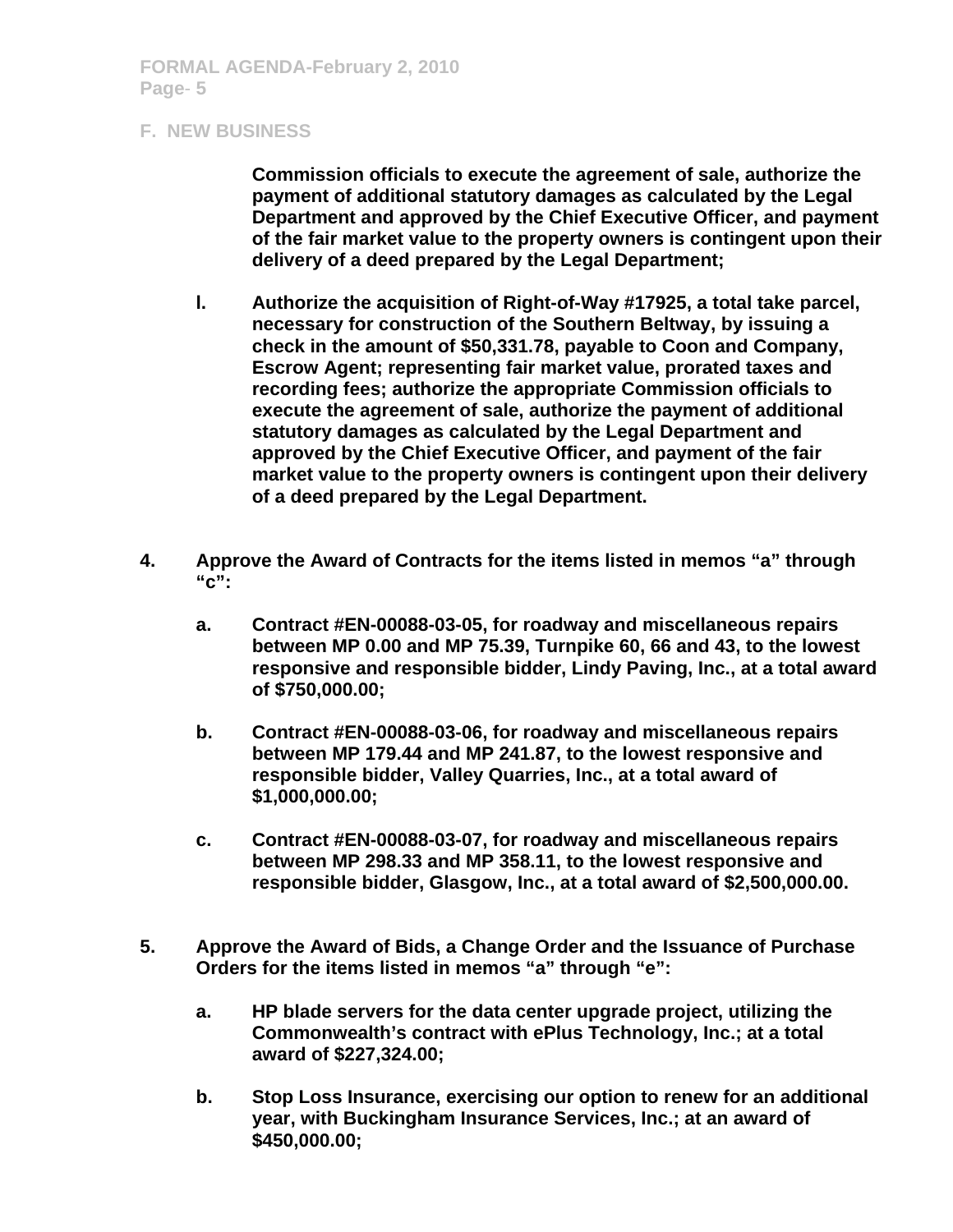- **c. Eight (8) Falcon asphalt hot patchers, utilizing the Commonwealth's contract with Falcon Road Maintenance Equipment; at a total award of \$128,475.00;**
- **d. Change Order #2 with PPC Lubricants for motor oil/lubricant, to fund the remaining nine (9) months of the contract, for an increase of \$91,000.00, increasing the total to \$311,000.00;**
- **e. E-ZPass equipment (FPT interior and exterior tags), to Mark IV IVHS, Inc., of Ontario, Canada, the vendor selected by the Interagency Group (IAG), for a total award of \$2,006,770.00. This pricing reflects the seven-year pricing structure agreed upon with Mark IV, IVHS, Inc.**

### **ITEMS ADDED TO THE FORMAL AGENDA**

### **FINAL SELECTION**

**F-6 Approve the consultant selection recommendation from the Technical Review Committee and authorize the negotiation and execution of a contract with the first firm listed for retention of an engineering or construction management firm for an open-end contract basis to provide construction inspection services systemwide; at a not-to-exceed amount of \$850,000.00 or two (2) years whichever occurs first:** 

> **Reference #3-207 The Temple Group, Inc. Construction Methods and Coordination, Inc. Solar Testing of PA, LLC KCI Technologies, Inc.**

### **SUPPLEMENTS**

- **F-7 Approve the preparation and execution of the Supplemental Agreements as listed in memos "a" through "e":** 
	- **a. Supplemental Agreement #1 with Century Engineer, Inc., for open-end design services for the I-80 toll Conversion and Capital Plan projects, for an increase of \$3,000,000.00; increasing the not-to-exceed amount from \$1,000,000.00 to \$4,000,000.00;**
	- **b. Supplemental Agreement #1 with Clough Harbour & Associates, LLP, for open-end design services for the I-80 toll Conversion and Capital Plan projects, for an increase of \$3,000,000.00; increasing the not-toexceed amount from \$1,000,000.00 to \$4,000,000.00;**